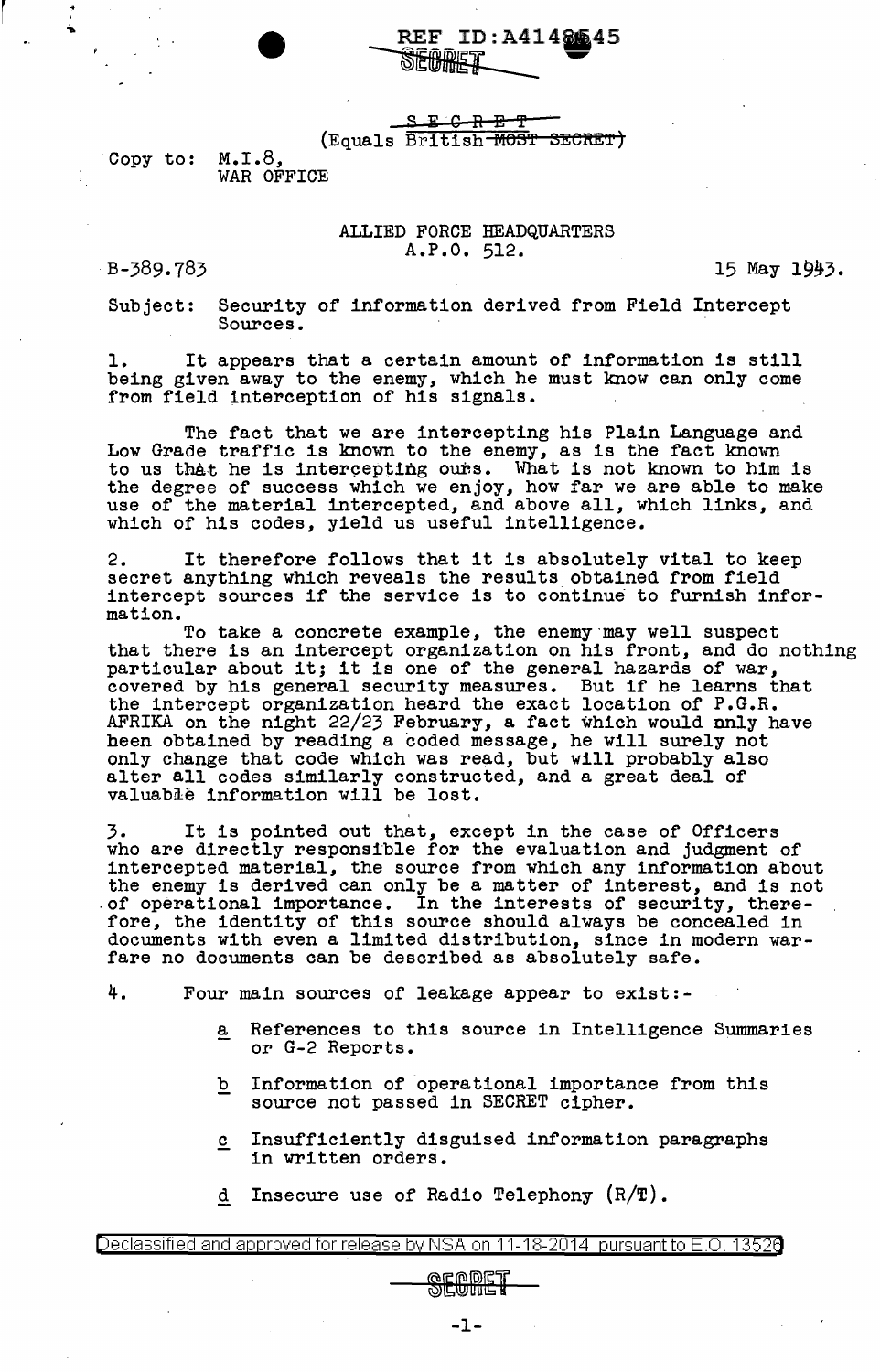.. 5. In G-2 reports and Intelligence Summaries every possible risk of leakage must be eliminated and the following security rules are brought into force with immediate effect:-

 $\vert$  .

"'·".

a No reference will be made in an Intelligence Summary or G-2 Report to the source of any information derived from field interception.

b No information derived solely from field interception will be included in any Intelligence Summary of G-2 Report any of whose recipients are located further forward than Corps H.Q.

6. Information from field interception which is of operational importance will only be passed from Corps to Division in High Grade cipher marked SECRET (British: MOST SECRET I(E)) or by Liaison Officer. If it is necessary to pass this information further forward to H.Q.s not in possession of High Grade cipher, the information will, wherever possible, be disguised as an the information will, wherever possible, be disguised as an order, and in any case no mention of the SOURCE will be made.

Phrases such as "Following from Yorker", "From Y or intercept source" or "From reliable or usual source" will never be used except in messages in SECRET (British MOST SECRET I(E)) cipher.

7. With regard to para  $4c$ , since it is now evident that phrases such as "reliable solirce" or similar are known to the enemy to conceal field interception information they must no longer be used. Camouflage is the only other expedient and a few examples follow to indicate the lines on which this may be achieved:-

| Intelligence received                                                   | What the Commander wishes<br>to pass on.                                                   | How to con-<br>vey it.                                                                                                                                                              |
|-------------------------------------------------------------------------|--------------------------------------------------------------------------------------------|-------------------------------------------------------------------------------------------------------------------------------------------------------------------------------------|
| Attack of enemy unit<br>in map ref. postponed<br>for two hours.         | Warn the formation or<br>unit Commanders in the<br>area to expect an attack<br>at x hours. | Recce (or<br>Air recce.)<br>shows consider-<br>able enemy<br>concentration<br>in 0 area.<br>Prepare for<br>attack within<br>next 3 hours<br>(or before)<br>noon or night-<br>fall). |
| Enemy unit on height<br>123 will withdraw to<br>previous posn. at dusk. | Enemy to be prevented<br>from withdrawing from<br>height 123.                              | Close contact<br>to be kept<br>with enemy on<br>height 123.<br>If he shows<br>signs of with-<br>drawing attack<br>him.                                                              |